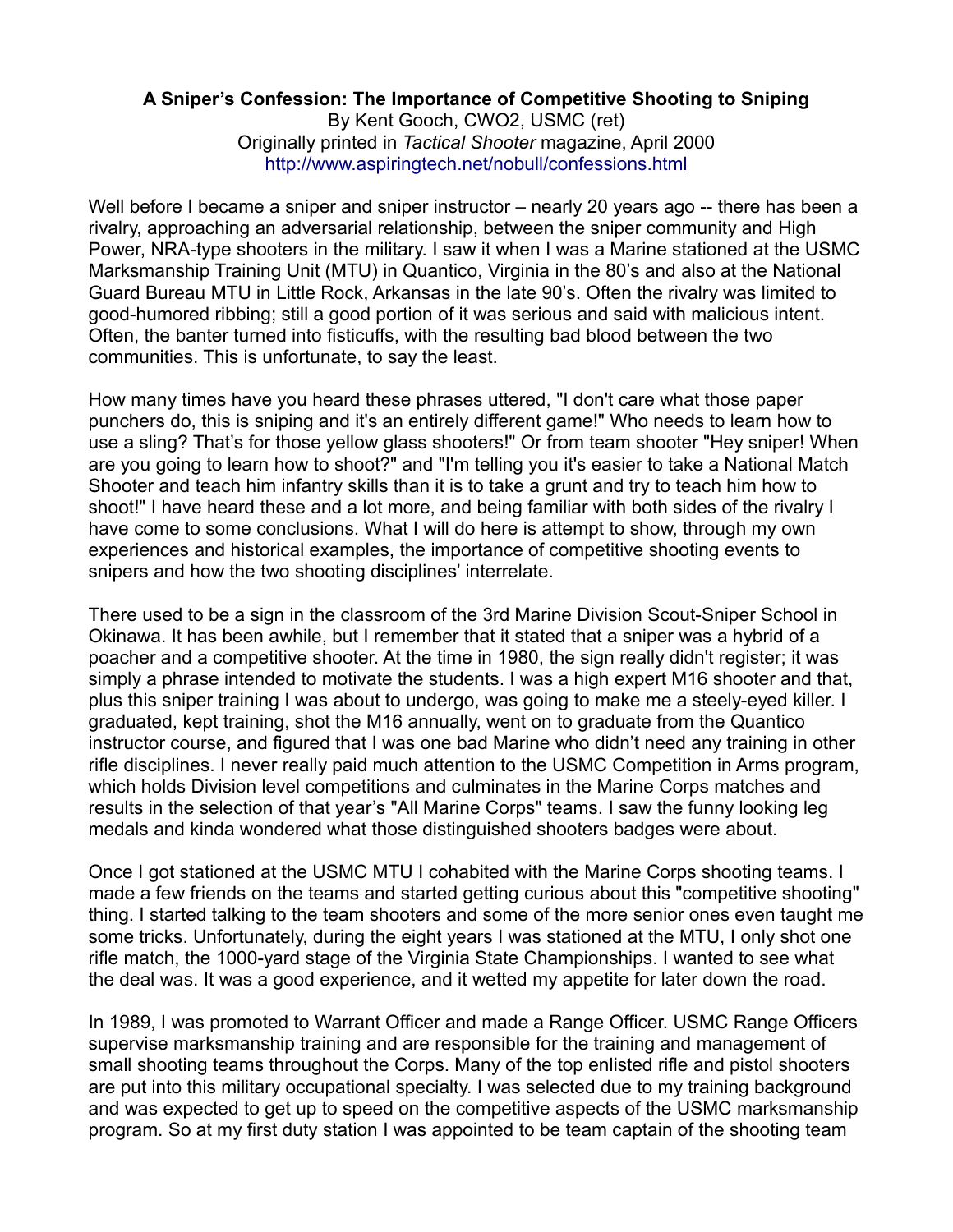at the Mare Island Naval Shipyard in Vallejo, CA. Mare Island is the original location of the West Coast Boot Camp and had a tradition of fine shooting teams back to the early 1900's. I was lucky to work with a Staff Sergeant who was an experienced competitive shooter and despite my best efforts to mess things up we put together a team, trained and went to shoot the 1st Marine Division matches in Camp Pendleton.

How did I – one bad sniper – do? You could say that in his first attempt at NRA style Service Rifle shooting this old sniper didn't do so well. In fact, I ended up about halfway down out of about 200 shooters. To understand why I did so poorly, you have to understand what I, a "tactical" shooter, thought about marksmanship and competition:

- 1. I thought I knew what precision marksmanship was about.
- 2. I thought I knew how to read wind.
- 3. I thought I knew what precision shooting under pressure was like.

I was wrong. On all three counts.

While I had a good idea of what was going on, I was only at about a sophomoric level, learned yet stupid. Most of the mistakes I made that first year were mental errors, not physical. I knew shooting positions, I knew wind formulas, and I knew how to press a trigger. The problem was in the application of these aspects, which had kept me at a mediocre level of competitive shooting. Let me explain.

Precision Marksmanship. When training snipers, many times instructors espouse the idea of precision being that as long as the students keep the bullet in the chest they are doing well. In competitive shooting, matches are won and lost in the X-ring. This elusive little sucker can ruin your day if you don't think center instead of a hit in the middle somewhere. What competitive shooting does is develop the mindset during training that if your weapons system is capable of holding .5 minute of angle (MOA), then you should be getting .5 MOA out of it when firing from the shoulder. I found as well that competitive shooting shows you the difference between a good position and a correct position. Not only that but it also shows you that through proper trigger control, position and mental management a shooter can regularly hit a man-sized target from the standing unsupported position at 200 yards and prone at the 600 yardline with iron sights and no support other than a correct position and a little leather strap.

Reading wind. As a sniper you learn how to read wind for your partner. You glue your eye into the scope and casually take a guess at the mirage, grass blowing, whatever. As the shot fires you watch the trace and impact and make required corrections. In competitive shooting you are your own wind caller. You must get the wind right or that little X-ring will elude you enough to put you right out of the competition. On rapid-fire strings you have to be fast, sure and accurate. You have to learn to watch flags, mirage, grass and any other indicators you can find. And when you make a mistake, it's your butt, your embarrassment, and your miss at 3 or 9 o'clock. The ultimate test of this, in my mind, is the 1000 yard match (relax you benchresters). It's in these matches where you are on the line with your peers playing a mental game. Here the X-ring is 10 inches and only the best will nail the sucker on a regular basis while reading their own wind.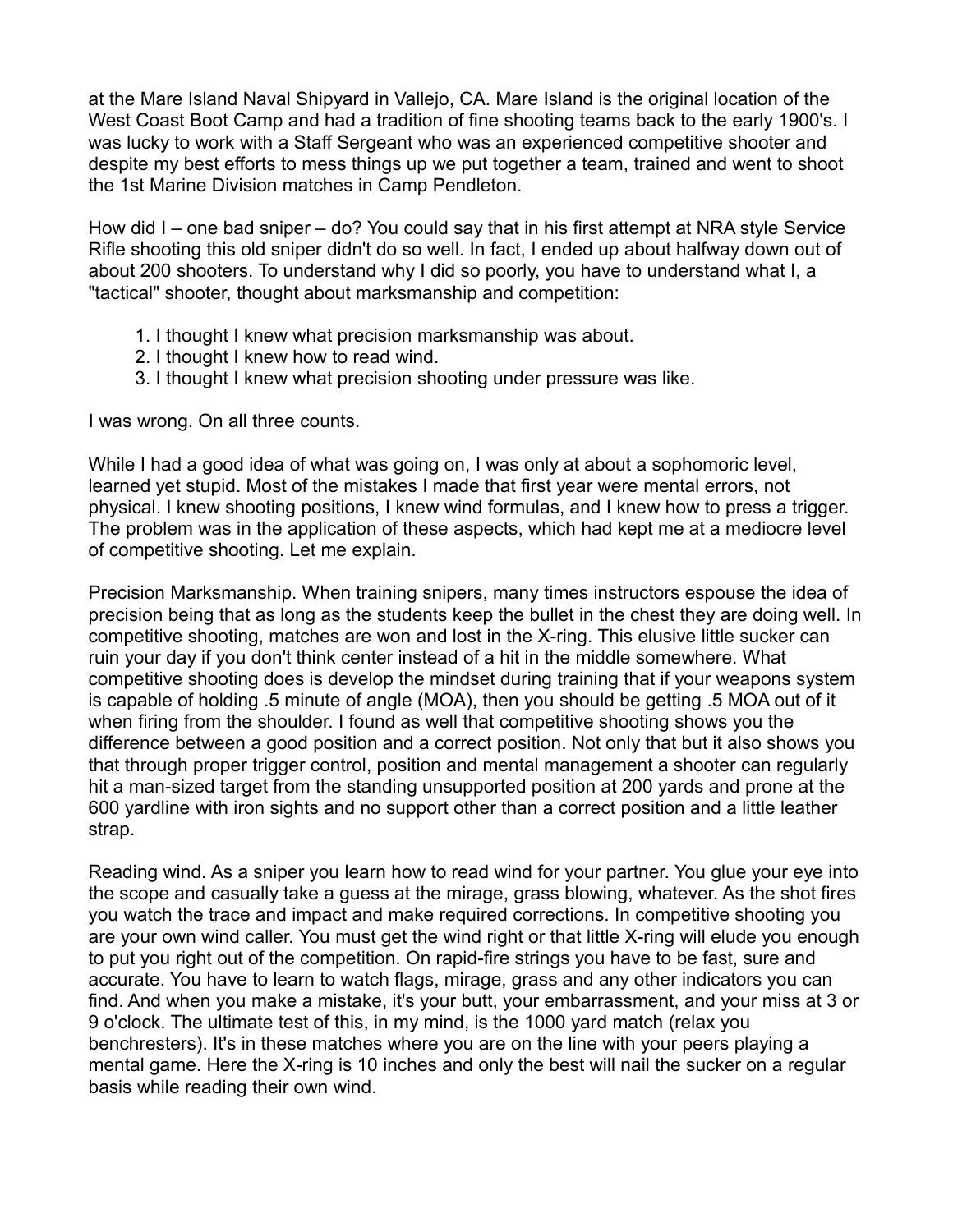Pressure. There are few stressors as evil as competition. When shooting a qualification course you may feel a little stress, when you are shooting for high shooter in a school you may feel even more. But show up to a firing line full of strangers, some of who look like they really know what they are doing. They have high speed looking guns and bright shiny reloads and their shooting jackets have patches from hell all over them. Each shot is spotted and scored and as your points accumulate the stress can start. Each firing line it gets worse and worse, unless you learn to handle it. That is when you will have to learn to deal with stress.

My experiences with High Power shooting impressed upon me the importance of NRA-style competition for a tactical shooter. That does not mean that I believe a High Power shooter in the tactical arena, when compared with the tactical shooter in the High Power arena, will outperform the tactical shooter. Quite the contrary. The proficient tactical shooter should be able to make that X-ring-accurate shot with monotonous regularity, but against live, moving targets whose comrades will shoot back upon successful interdiction. And this does not include the terribly strenuous infiltration and exfiltration necessary for a successful sniper engagement. In short, competitive shooting does not encompass the "poaching" skills referred to on the sign in Okinawa. What I mean is that the proficient sniper can, and should, learn from the High Power shooter, if he is to be a better sniper. This is important, for there is no second place in the sniper's arena. Only death.

Since I left the USMC I began shooting in the Canadian Forces Small Arms Championships in Ottawa, Canada. These matches are open to civilians through the Dominion of Canada Rifle Association (www.dcra.ca) which is the Canadian equivalent of the NRA. CFSAC is an excellent example of how bulls-eye competition can be crossbred with combat style skills. Competitors in service rifle/pistol, sniper rifle and light machinegun categories are required to apply precision marksmanship skills in combat oriented courses of fire at extended ranges while under conditions of physical and mental stress. My favorite is the 300m "Agony Snaps". In this match you are assigned a sector of fire in which a "Hun head" sniper target is presented randomly for engagement. The hard part of this is that you don't know when or where the target will appear only that you will have ten, 3-second exposures in around 10 minutes, plus you have about a 4 inch 5 ring you are hunting. Just when you close your eyes to relax, sure as hell, there it is. The US National Guard runs a similar competition (American Forces Skill at Arms Meeting) in Little Rock, Arkansas annually, however it is not open to civilians.

CFSAC has given me the opportunity to compete against international level shooters and has allowed me to see other countries weapons systems and operational techniques. The firing positions used by Canadian Forces service rifle shooters are a good example of things that can be learned by attending these competitions. These positions, which violate just about every rule in the NRA High Power manual, are very interesting and are worth an article by themselves.

Another type of international competition worth mentioning are the Super Sniper Shootouts put on by Autauqa Arms. These matches draw competitors from all over the world and are a sure way of testing yourself against the best the world has to offer.

Though my own experiences impressed upon me the importance of competitive shooting to sniping, a review of the history of military marksmanship would have led me to the same conclusion. Let's look at the military side of the question, which, if we are honest, keeps a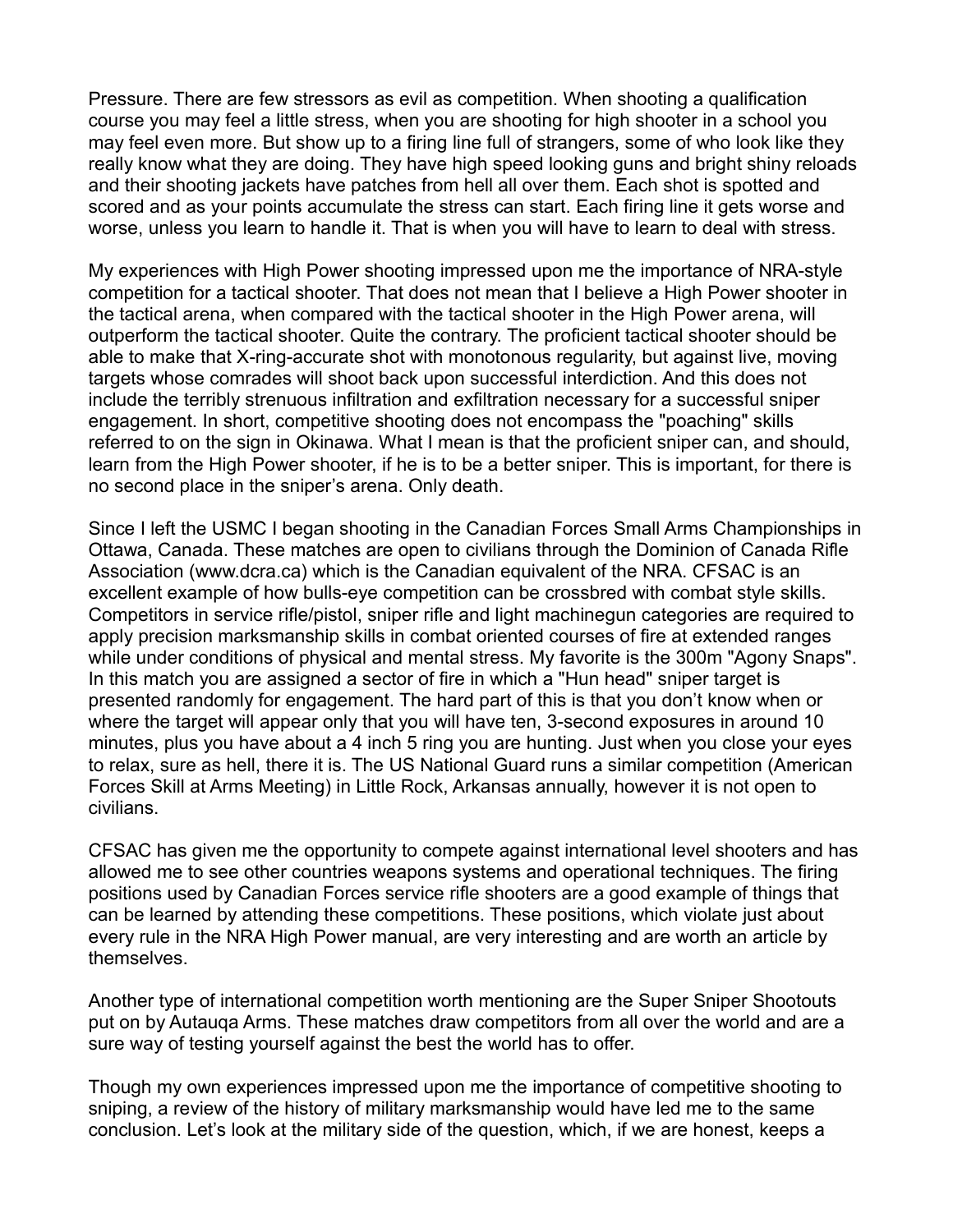good portion of the US competitive rifle-shooting program going. I'll focus on the USMC as it is the most active of the services, and I know it well.

The USMC did not have a competitive program prior to 1900. In a letter he wrote to he NRA in 1943, Lt. Gen. Thomas Holcomb, Commandant of the Marine Corps during W.W.II, and a Distinguished Rifle shooter, said the following:

I was introduced to the N.R.A. in 1901. It was a rude introduction because our team was soundly trounced, finishing sixth in both the Hilton Trophy Match and Interstate Team Matchevents, which the following year, were combined into the National Rifle Team Match. Naturally, we did not relish such a poor showing so we set out to learn how to shoot. By 1910 the Inspector of Small Arms Practice, U.S.M.C., reported proudly that "over one-third of the men in the Marine Corps are now qualified as marksmen, sharpshooters or expert riflemen!" How many of the present generation of officers realize that in those days the Army, Navy and Marine Corps were actually learning how to shoot from the civilians and civilian-soldiers who formed the backbone of the National Rifle Association? In 1911 the Marines won their first National Rifle Team Match, and by 1917 we had progressed so far along the marksmanship trail that every Marine who sailed overseas was a trained marksman.

General Holcomb and his men were not the only Marines lacking in sufficient rifle technique at the turn of the century. In the Sept 1971 MARINE CORPS GAZETTE, USMC shooting legend LtCol. W.W. McMillan wrote, "In 1899, Commandant Heywood was appalled to learn that less than a hundred Marines, officers and men, could not meet qualification requirements with the then current Krag Jorgenson rifle. By direction of Major C.H. Lauchheimer, the Corps proceeded to take shooting seriously, both for combat purposes and competition. Marksmanship became a highly prized skill and valued adjunct to leadership."

Prior to World War I, Marines like Calvin A. Lloyd, D.C. McDougal and then-2ndLt Thomas Holcomb advanced the respectability of match shooting, while pioneering instructional techniques and training methods for a far flung expeditionary Corps. In 1906 Marines began getting the M1903 Springfield rifle. Those who could shoot expert with it were rewarded with marksmanship qualification pay of \$3.00 per month.

The focus on rifle competition within the Corps reaped dividends in the coming years in Mexico, Cuba, Haiti and in the wheatfields of France. One of the better descriptions of the effects of improved marksmanship through competition is by CPT John Thomason, Jr. in his W.W.I USMC classic "FIX BAYONETS." "The Bosche wanted Hill 142; he came and the rifles broke him and he came again. All his artillery was in action and his machineguns scoured the place, but he could not make headway against the rifles. Guns he could understand; he knew all about bombs and auto-rifles and machine-guns and trench mortars, but aimed sustained rifle fire that comes from nowhere in particular and picks men off- it brought the war home to the individual and demoralized him". And "Already around Hautevesnes there had been a brush with advancing Germans, and the Germans were given a new experience: rifle fire that begins to kill at 800 yards; they found it very interesting!"

One need not take my word for it, or even the historical experiences of the USMC, to appreciate the importance of marksmanship competition to sniping, one need only looked at the life and experiences of Gunny Hathcock, himself a top-ranked competitive shooter and a very successful sniper. Through competition -- whether High Power, under the auspices of the